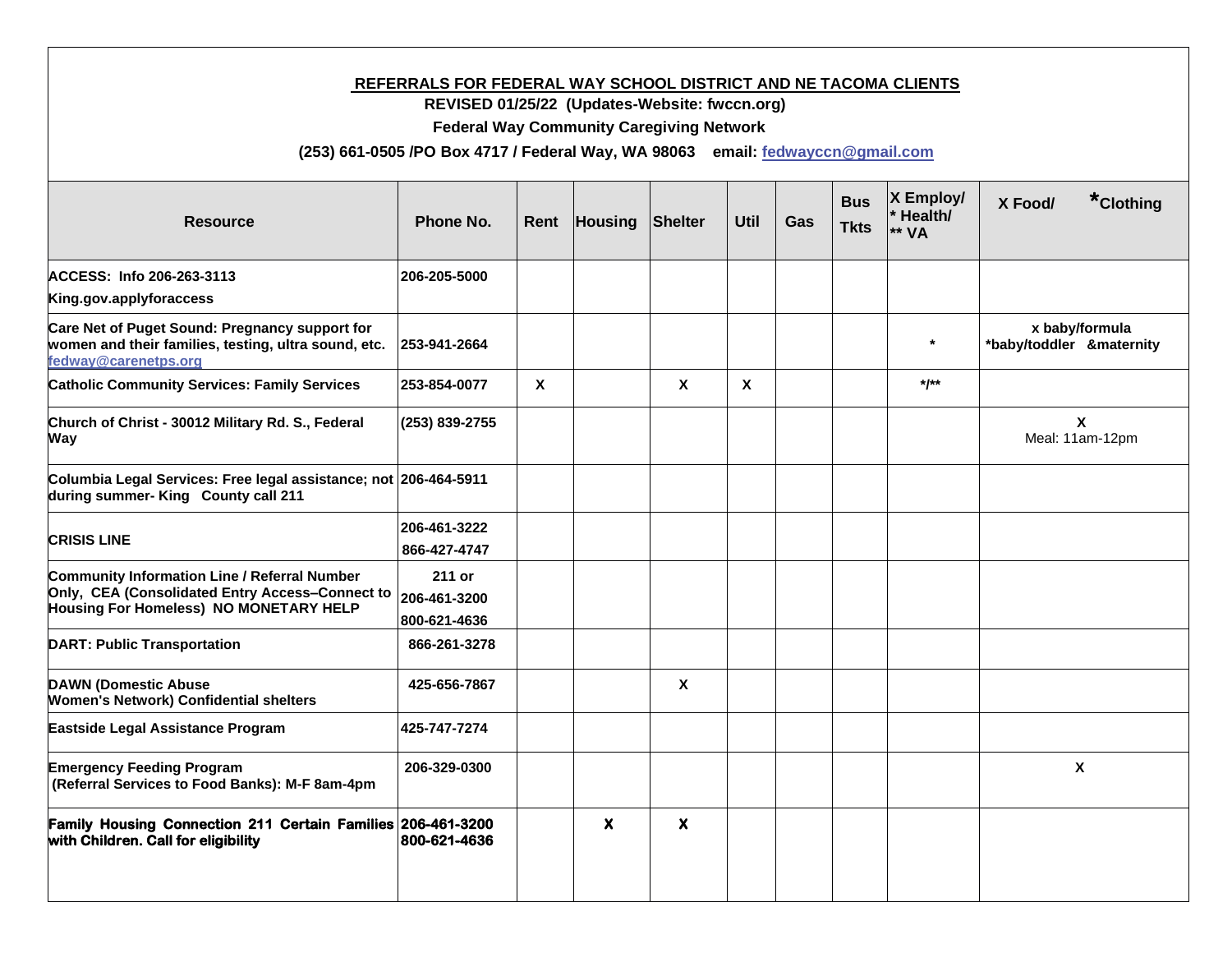| <b>Resource</b>                                                                                                                                                                                                                                                                                                                                                                                                                                                                                                             | Phone No.                       | Rent         | <b>Housing</b>            | <b>Shelter</b>                     | Util | Gas | <b>Bus</b><br><b>Tkts</b> | $X$ Employ/<br>Health/<br>** VA | X Food/ | *Clothing |
|-----------------------------------------------------------------------------------------------------------------------------------------------------------------------------------------------------------------------------------------------------------------------------------------------------------------------------------------------------------------------------------------------------------------------------------------------------------------------------------------------------------------------------|---------------------------------|--------------|---------------------------|------------------------------------|------|-----|---------------------------|---------------------------------|---------|-----------|
| <b>Federal Way Community Caregiving Network (lower</b><br>level Parish Hall- Church of the Good Shepherd): 345<br>S. 312th St. Federal Way. Tuesday only-10a.m to 12 253-661-0505<br>noon, for rent, gasoline & bus tickets. Limit on (Information<br>number of households helped each Tues. Line)<br>Verification: Must live in FW School Dist. or NE<br>Tacoma. ID: (valid DL for gas), low income,<br>address/rent/lease agreement. Help only once in 24<br>mos., 4 years after 2 <sup>nd</sup> time. (No Utility Help). |                                 | $\mathsf{x}$ |                           | X<br><b>By</b><br>Referral<br>only |      | X   | X                         |                                 |         | X         |
| Federal Way Day Center: 33505 13th Pl. S. Suite D<br>Federal Way 98003 - Shelter is open Monday thru<br>Friday, 10:00am to 4:00pm, next to Multi-Service<br>Center. Warm, safe & inviting, offers showers,<br>phones, laundry, case management, onsite service<br>providers, open kitchen. (showers/laundry<br>temporary closed)                                                                                                                                                                                            | 253-893-7895                    |              |                           | X                                  |      |     |                           |                                 |         | X         |
| FW Police Dept for records, accident reports,, etc.<br><b>FW Police Non-Emergency - Dispatch</b>                                                                                                                                                                                                                                                                                                                                                                                                                            | 253-835-6700<br>253-835-2121    |              |                           |                                    |      |     |                           |                                 |         |           |
| <b>Federal Way Public Health Center/WIC</b><br>33431 13th Pl. S. Federal Way                                                                                                                                                                                                                                                                                                                                                                                                                                                | 206-477-6800                    |              |                           |                                    |      |     |                           | $\star$                         |         |           |
| FW United Methodist Church: Must have shut off<br>notice PSE or Lakehaven Call Tues. 1:30-3:00;<br>Weds. 9:30-11:00; Thurs. 9:30-10:30.                                                                                                                                                                                                                                                                                                                                                                                     | 253-839-9220                    |              |                           |                                    | X    |     |                           |                                 |         |           |
| Four Square Northwest Church Food Bank: 34800<br>21 <sup>st</sup> Ave. SW. Wed.- Register/Sign-In: 9-10 am.<br>Start distribution: 10:00am. Service Zip Codes:<br>98023, 98422, 98003, 98001 (need address<br>verification)                                                                                                                                                                                                                                                                                                 | 253-838-6321                    |              |                           |                                    |      |     |                           |                                 |         | X         |
| <b>Fusion-Catholic Community Services - Transitional 206-406-1942</b><br><b>Housing-Stephanie Barnes</b>                                                                                                                                                                                                                                                                                                                                                                                                                    |                                 |              | X                         |                                    |      |     |                           |                                 |         |           |
| Hospitality House (women only): no recent<br>domestic violence - 9 women share a room.                                                                                                                                                                                                                                                                                                                                                                                                                                      | 206-242-1860                    |              | X                         |                                    |      |     |                           |                                 |         |           |
| Housing Services Intervention, a program of<br><b>Wellspring Services: Case management for</b><br>families w/children need referral. Mon- Fri, 8:30<br>$a.m. - 4:30 p.m.$                                                                                                                                                                                                                                                                                                                                                   | 206-902-4271                    |              | X                         |                                    |      |     |                           |                                 |         |           |
| Jewish Family Services: no utilities, no motel -<br>Leave Message                                                                                                                                                                                                                                                                                                                                                                                                                                                           | 206-461-3240<br><b>Ext 8796</b> | X            | $\boldsymbol{\mathsf{X}}$ |                                    |      |     |                           |                                 |         |           |
| Labor Works: 901 Auburn Way N., Suite E (across<br>from Fred Meyer)                                                                                                                                                                                                                                                                                                                                                                                                                                                         | 253-939-9675                    |              |                           |                                    |      |     |                           | X                               |         |           |
| Multi-Service Center: Energy Assistance,<br>Mon-Thurs 9-11:30a.m. (PSE Clients)                                                                                                                                                                                                                                                                                                                                                                                                                                             | 253-517-2263                    |              |                           |                                    | X    |     |                           |                                 |         |           |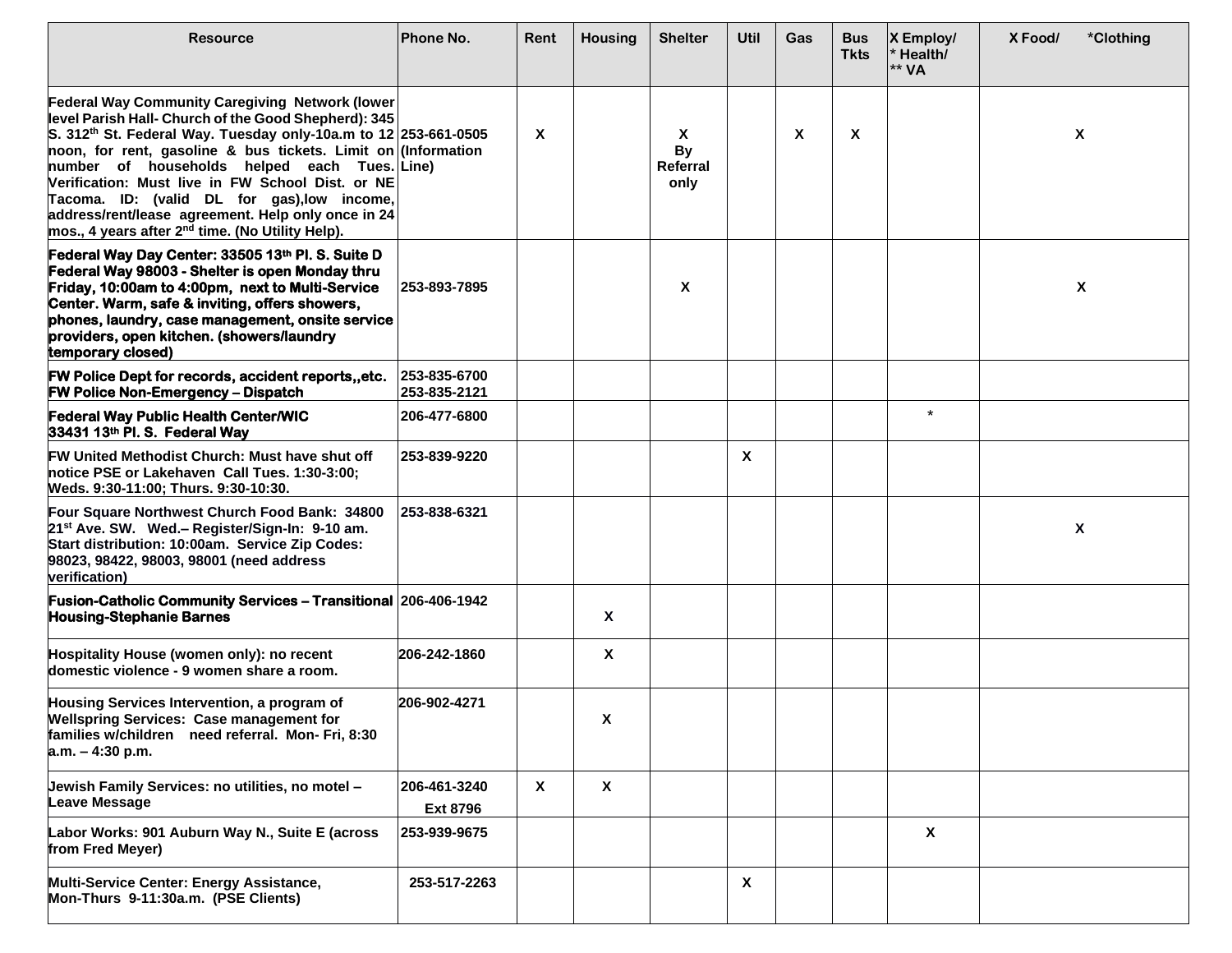| <b>Resource</b>                                                                                                                                                                                                                          | Phone No.                                                                                                                  | Rent                      | <b>Housing</b> | <b>Shelter</b> | Util                      | Gas | <b>Bus</b><br><b>Tkts</b> | $X$ Employ/<br>Health/<br>** VA | X Food/<br>*Clothing |
|------------------------------------------------------------------------------------------------------------------------------------------------------------------------------------------------------------------------------------------|----------------------------------------------------------------------------------------------------------------------------|---------------------------|----------------|----------------|---------------------------|-----|---------------------------|---------------------------------|----------------------|
| Multi-Service Center: 1200 S. 336th Federal Way,<br>Midway Housing (Families only) (thru community<br>information Line only)<br>CEA (Consolidated Entry Access)Connect to<br>Housing for Homelesswalk-in 3:00p - 6:00p<br>Tuesdays only. | 211 or<br>206-461-3200<br>1-800-621-4636                                                                                   |                           | X              |                |                           |     |                           |                                 |                      |
| Navos - Healthy Mind, Healthy Body, Healthy<br>Community,<br>Therapy (M-F 8:00am-4:00pm)<br>2600 SW Holden St. Seattle, WA                                                                                                               | 206-248-8226                                                                                                               |                           |                |                |                           |     |                           | $\star$                         |                      |
| Northwest Staffing: Industrial/Light Industrial,<br>nwstaffing.com<br>(sourcing candidates for temp, temp-hire and                                                                                                                       | (425) 322-4020                                                                                                             |                           |                |                |                           |     |                           | $\boldsymbol{\mathsf{X}}$       |                      |
| direct hire opportunities in a variety of disciplines.)                                                                                                                                                                                  |                                                                                                                            |                           |                |                |                           |     |                           |                                 |                      |
| Orion Industries: Jobs & training for those with<br>disabilities online: Orionworks.org for additional<br>information                                                                                                                    | 253-661-7805                                                                                                               |                           |                |                |                           |     |                           | $\boldsymbol{\mathsf{x}}$       |                      |
| Reach Center of Hope - Day Center and Night<br>Shelter for homeless families and single women.<br>Day Center-Renton<br>Main Office: 800 Edmonds Ave. Night Shelter -<br>Hosted nightly at var. churches-<br>M-F 9:00 am. - 4:00pm.       | Night Shelter-<br>Please call 425-<br>277-7594 for<br>intake                                                               |                           |                | X              |                           |     |                           |                                 |                      |
| Reach Out: Shelter & case mgmt. Support -<br>Federal Way.<br>Intake or application process thru Catholic<br>Community Services. M-F 8:30am-4:00pm                                                                                        | 253-850-2528<br><b>Referral:</b><br>206-329-5433<br>1 Family:<br>206-245-0226<br>Intake:<br>206-328-5755 &<br>253-850-2523 |                           |                | X              |                           |     |                           |                                 | $\pmb{\chi}$         |
| Salvation Army: FW & Des Moines - no motel. Need<br>3-day evict notice. Office 9:30am-12:00; 1:00-3:00<br>pm.<br>Social Services M-F -9:30am.-4:30pm                                                                                     | 253-946-7933                                                                                                               | $\boldsymbol{\mathsf{X}}$ |                |                | $\boldsymbol{\mathsf{X}}$ |     |                           |                                 | X                    |